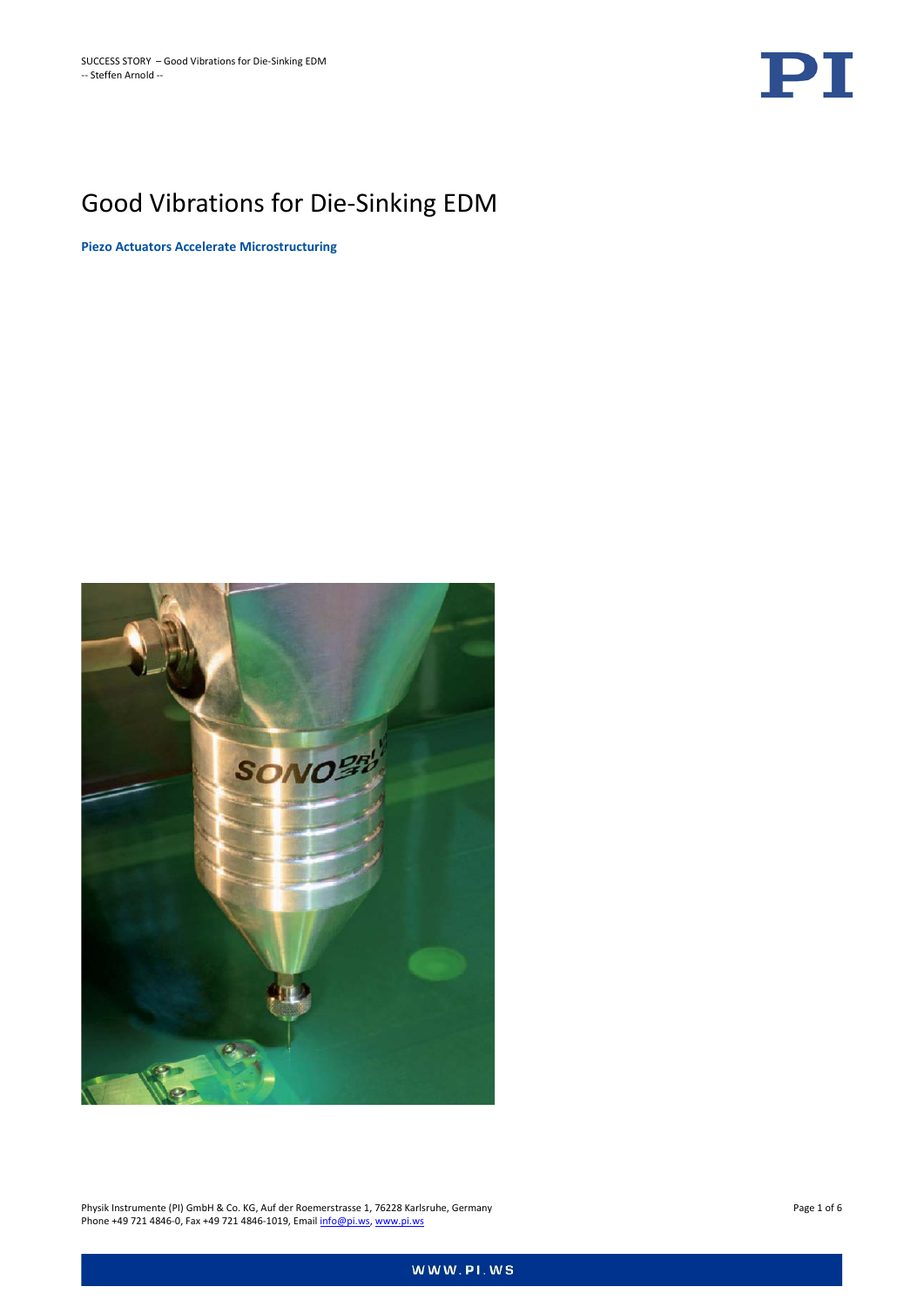Actuators based on the piezo effect move heavy loads with resolutions in the sub-nanometer range and response times below one millisecond, enabling dynamic operation at high scanning frequencies. Moreover, since they have no moving parts in the conventional sense, piezo actuators are not only very reliable, but also are maintenance-free. Diverse applications, ranging from medical and metering technology, to photonics, semiconductor technology, automation and production technology benefit from these characteristics. In all these applications, piezoceramic actuators contribute to advances in technology. For example, when die-sinking EDM is used to produce precision components, piezo actuators help to drastically shorten the production times.

The increasing complexity of products and processes requires the production processes to constantly increase throughput, precision, geometric diversity and accurate repeatibility. At the same time, the trend in automation is toward miniaturization.

So it is hardly surprising that also in the field of die-sinking EDM, microstructured precision components are now manufactured, often in large piece quantities. Examples include the manufacture of filter elements or injection nozzles for the automotive industry. This in turn drives the need for economizing production processes associated with microstructuring: Cost and resource efficiency play important roles in this context.

## Faster Die-Sinking EDM Operations with a Vibratory Spindle

This topic has been taken up by the Institute for Microtechnology in Mainz (ICT-IMM), which has become part of the Fraunhofer Gesellschaft in 2014. The Sonodrive 300 [\(Fig. 1\)](#page-1-0) is a serial-production vibratory spindle, which, in highprecision microdrilling operations, can cut machining times by up to 60 %, compared with standard equipment, employing a patented process [\(Fig. 2\)](#page-1-1).

The spindle rotates and vibrates simultaneously, preventing the particles produced in EDM from being deposited in the hole, thereby eliminating the need to machine them again. In conventional methods, this is unavoidable, because the small electrode distances do not allow any flushing in the micrometer range. Depending on the material to be machined and the job at hand, the vibration path can be set and adjusted at any time during the process.



Fig. 1 Sonodrive 300 vibratory spindle (Figure: ICT-IMM)

<span id="page-1-0"></span>

Fig. 2 A hole 64 µm in diameter produced with a die-sinking EDM machine equipped with a vibratory drilling spindle. The deviation from concentricity and cylindricity of the hole is in each case only 1 µm (Figure: ICT-IMM)

<span id="page-1-1"></span>

<span id="page-1-2"></span>Fig. 3 A hole only 20 µm in diameter produced with a die-sinking EDM machine equipped with a vibratory drilling spindle (Figure: ICT-IMM)

Physik Instrumente (PI) GmbH & Co. KG, Auf der Roemerstrasse 1, 76228 Karlsruhe, Germany Page 2 of 6 Phone +49 721 4846-0, Fax +49 721 4846-1019, Emai[l info@pi.ws,](mailto:info@pi.ws) [www.pi.ws](http://www.pi.ws/)

PT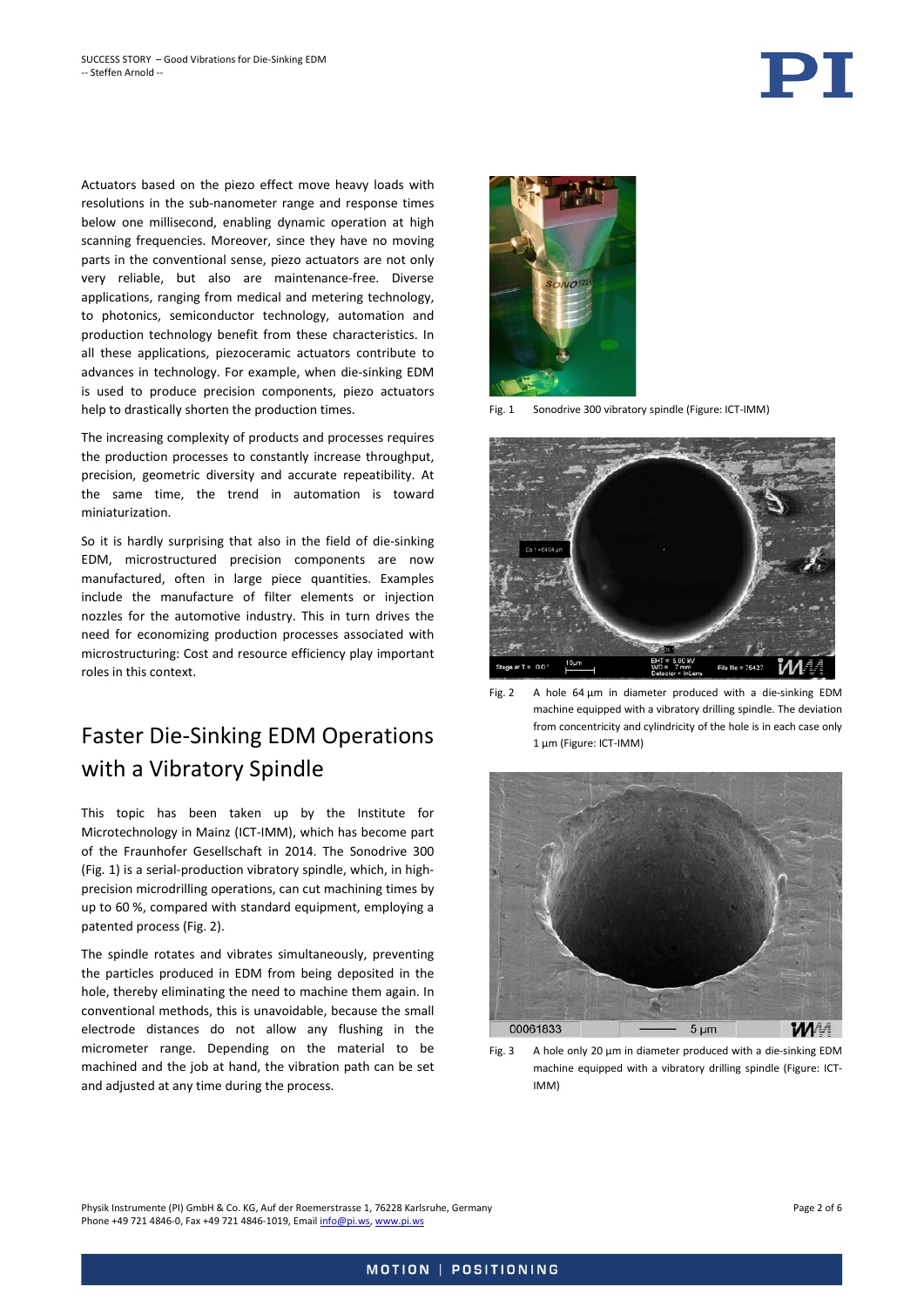

Compared with conventional methods, this delivers substantial speed benefits, accelerating the entire production process [\(Fig. 3\)](#page-1-2). With a 0.2 mm diameter blind hole in a 1.0 mm thick VA material, the machining time in a test on a EA12 die-sinking EDM machine from Mitsubishi Electric was reduced from 200 to slightly below 80 seconds. On an Agie Compact die-sinking EDM machine, the 0.2 mm diameter through-hole in a 0.4 mm thick VA material was also obtained 60 % faster through the use of a vibratory spindle [\(Fig. 4\).](#page-2-0)

The new spindle principle combines high concentricity tolerance of 1 to 2 µm absolute at a revolution of up to 3,500 min-1 with a high-frequency vibration of max. 300 Hz and a stroke of up to  $15 \mu m$ . The spindle fits in with all commercially available die-sinking EDM machines as "Plug & Play" solution. The matching miniaturized wire pay-off device likewise developed by ICT-IMM can also be easily integrated. This allows the concentricity tolerance to be reduced to  $1 \mu m$ absolute.



<span id="page-2-0"></span>Fig. 4 With a 0.2 mm diameter blind hole in a 1.0 mm thick VA material, the machining time in a test on a EA12 die-sinking EDM machine from Mitsubishi Electric was reduced from 200 to slightly below 80 seconds (Figure: ICT-IMM)

Physik Instrumente (PI) GmbH & Co. KG, Auf der Roemerstrasse 1, 76228 Karlsruhe, Germany Page 3 of 6 Phone +49 721 4846-0, Fax +49 721 4846-1019, Emai[l info@pi.ws,](mailto:info@pi.ws) [www.pi.ws](http://www.pi.ws/)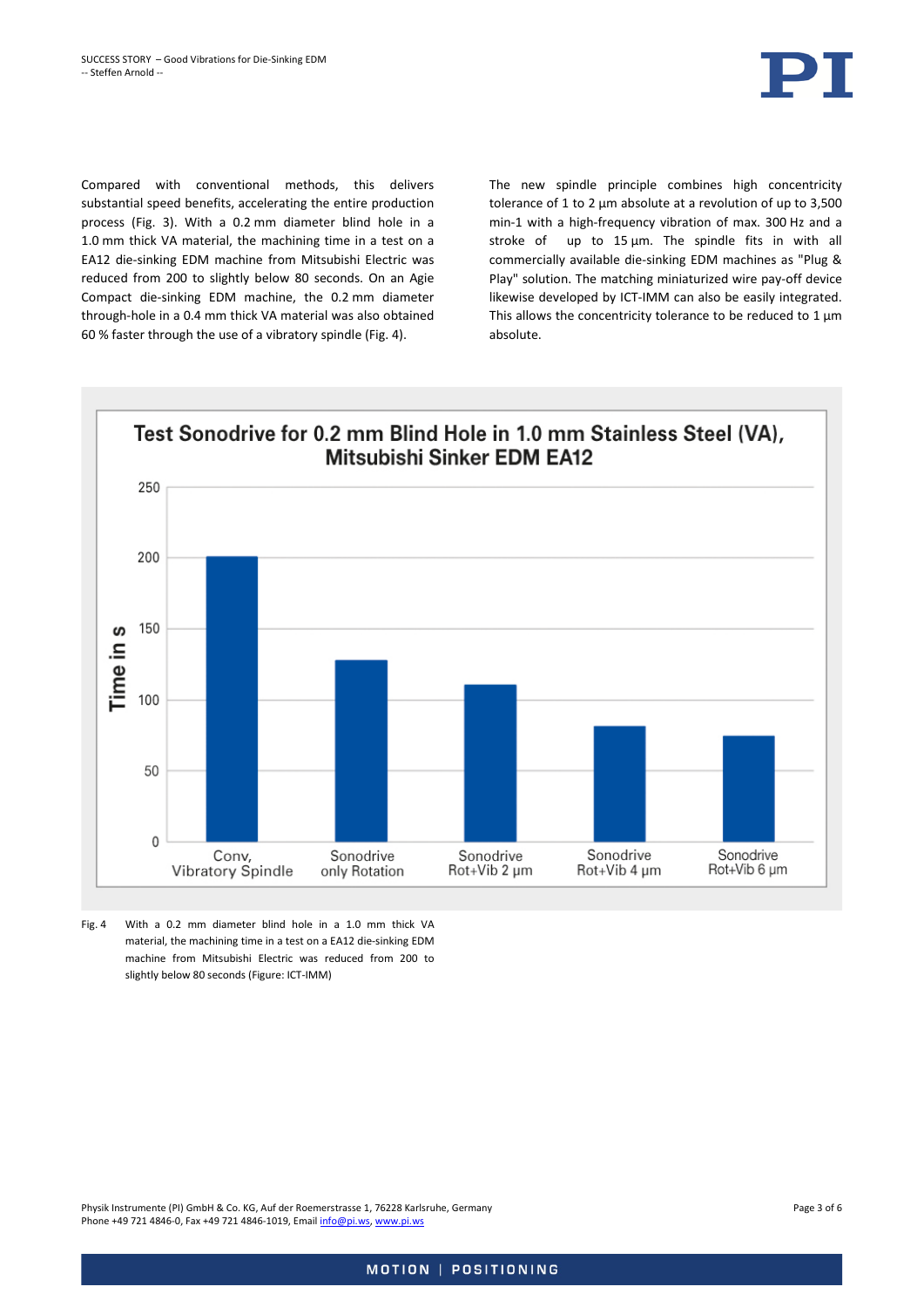

<span id="page-3-0"></span>Fig. 5 On an Agie Compact die-sinking EDM machine, the 0.2 mm diameter through-hole in a 0.4 mm thick VA material was also obtained approx. 60 % faster through the use of a vibratory spindle (Figure: ICT-IMM)

#### Piezo Actuator Ensures Vibration

This technological leap for microstructuring has been achieved by combining just the right amount of know-how with components of high technical quality. A piezo actuator [\(Fig. 5\)](#page-3-0) from the wide product range of Physik Instrumente (PI), headquartered in Karlsruhe, Germany, ensures vibration.

There are several good reasons why PI was chosen. The creation of vibrations virtually is a classic piezo application, because the piezo element starts to oscillate when an AC voltage is applied. This means that piezo actuators convert voltage directly into mechanical displacement. They achieve typical travel ranges of a few hundred micrometers and high dynamics with frequencies of up to several hundred hertz. The short response times of the piezos naturally also benefit the application as a vibration drive.



Fig. 6 Compact piezo actuator: The generation of vibrations is a classic piezo application (Figure: PI)

Physik Instrumente (PI) GmbH & Co. KG, Auf der Roemerstrasse 1, 76228 Karlsruhe, Germany Page 4 of 6 Phone +49 721 4846-0, Fax +49 721 4846-1019, Emai[l info@pi.ws,](mailto:info@pi.ws) [www.pi.ws](http://www.pi.ws/)

#### MOTION | POSITIONING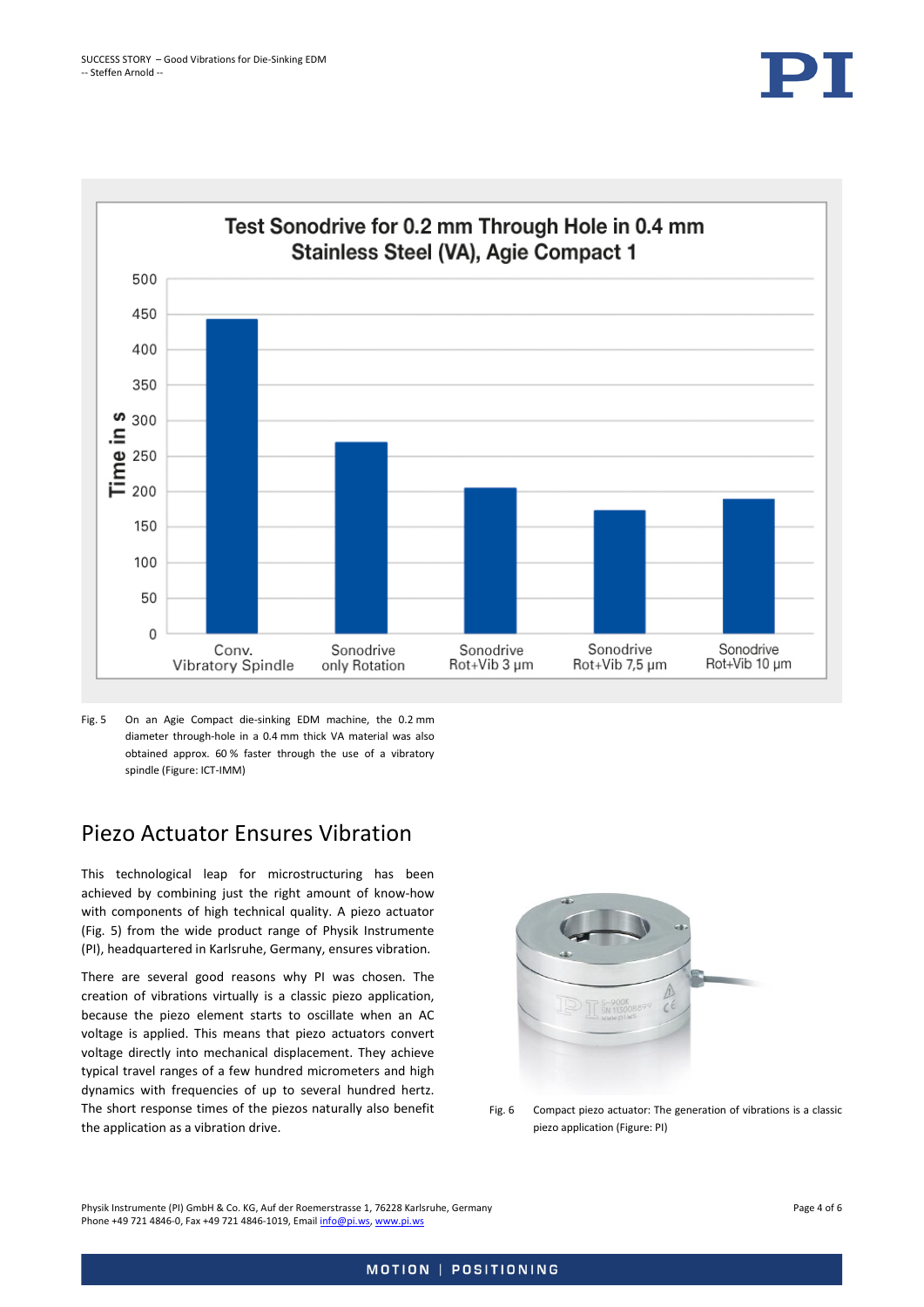

With its height of 25 mm at a diameter of 50 mm and its inner aperture of 25 mm, the selected actuator could also easily be integrated in the vibratory spindle [\(Fig. 7\)](#page-4-0).



<span id="page-4-0"></span>Fig. 7 The piezo actuator could be integrated into the vibratory spindle in a space-saving arrangement (Figure: ICT-IMM)

Since piezos are also suitable for large loads, the permanent motion of the spindle, whose weight varies between about 250 and 450 g, depending on the electrode, was no problem for the small drive. If need be, it can lift more than one kilogram. In contrast, electromechanical components for vibration generation were not an option for this application. Due to their structure and larger dimensions, it would not have been possible to integrate them into a useful unit for practical use.

There are still further arguments that speak for the use of piezos: Since the motion is based on crystalline solid-state effects, there is no danger of abrasion with this technology and there are no cogwheels, bearings or other mechanical parts subject to wear.

This makes the piezo actuator maintenance-free. This is an important characteristic, given that the piezo actuator operates throughout the entire machining operation. It has already proven its reliability, for example, in prototypes of the vibratory spindle, which has been operating at ICT-IMM for about four years now, where it has by now completed approximately 100 million operating cycles.

The piezo actuator is driven by an efficient, pulse-widthmodulated high-power voltage amplifier, also from PI [\(Fig. 8\)](#page-4-1). This amplifier is especially designed for the demands of lowvoltage piezo actuators. At a peak output power of up to 280 W and an average output power of up to 100 W, it can supply and consume a peak current of up to 2,000 mA. This allows dynamic operation of piezo actuators of high capacity at a bandwidth up to the kilohertz range, more than is required for micro EDM.



<span id="page-4-1"></span>Fig. 8 At a peak output power of up to 280 W and an average output power of up to 100 W, the amplifier especially designed for the demands of low-voltage piezo actuators can supply and consume a peak current of up to 2,000 m (Figure: PI)

## A vibration-supported electrode chuck also saves time

Piezo actuators have also been tested and proven in a vibration-supported electrode chuck, which is also suitable as "Plug & Play" solution for all commercially available diesinking EDM machines and clamping systems and has a very compact structure of  $80 \times 80 \times 150$  mm [\(Fig. 9\)](#page-5-0).

Physik Instrumente (PI) GmbH & Co. KG, Auf der Roemerstrasse 1, 76228 Karlsruhe, Germany Page 5 of 6 Phone +49 721 4846-0, Fax +49 721 4846-1019, Emai[l info@pi.ws,](mailto:info@pi.ws) [www.pi.ws](http://www.pi.ws/)